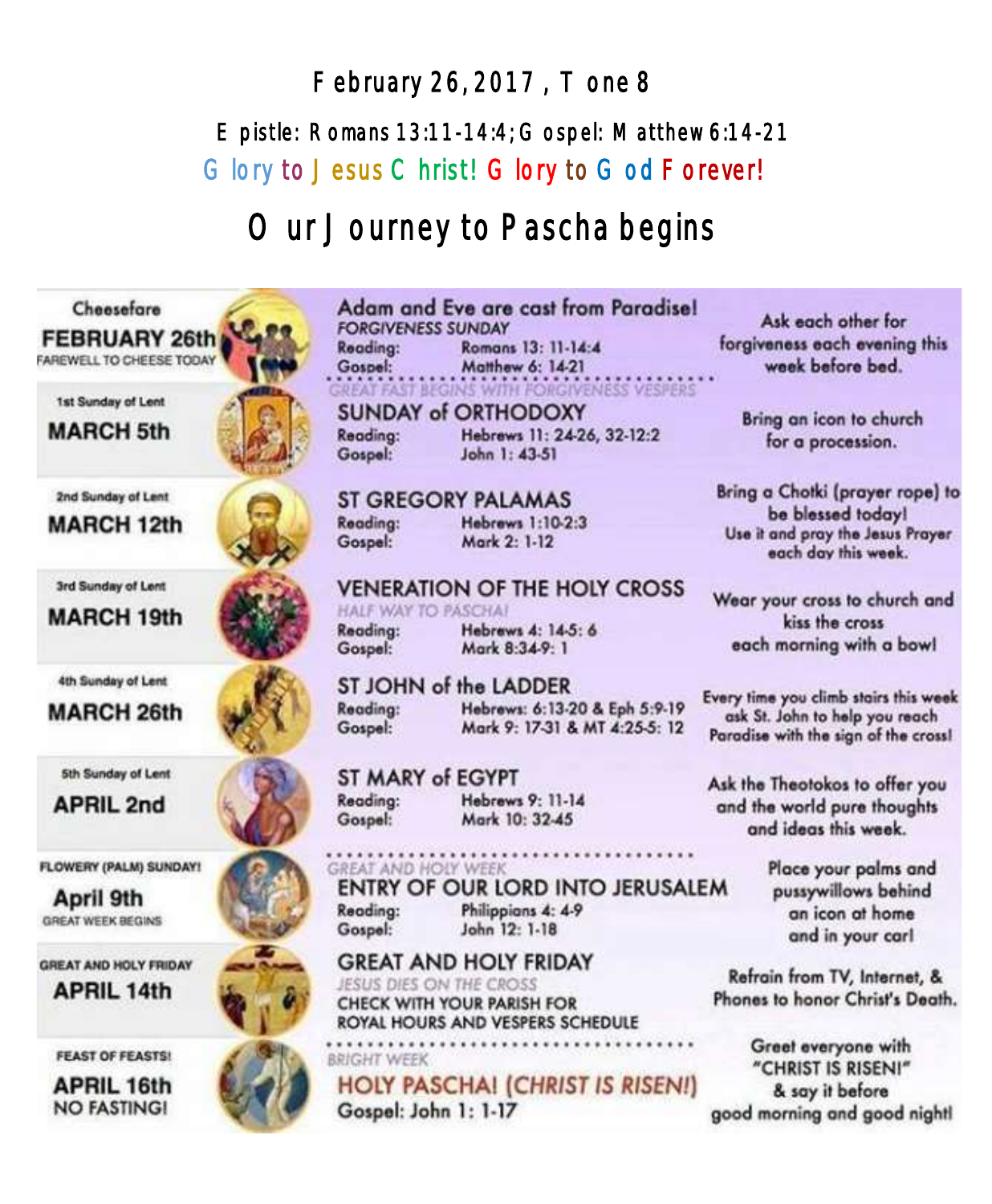



**Holy Protection of Mary Byzantine Catholic Eparchy of Phoenix Bishop: His Grace John Pazak C.Ss.R**

**Our Lady of Perpetual Help Byzantine Catholic Church 1837 Alvarado Dr. NE, Albuquerque, New Mexico 87110 Parish office: (505) 256-1539 Fax: (505) 256-1278 www.olphnm.org**

#### **Father Artur Bubnevych, Pastor Rectory (505) 268-2877 abbaolph@gmail.com**

**Advisory Board** 

Rafael Plut, Dave Dark, Harry DeLap, Brian Fitzpatrick, Luba Kmetyk, Dan Riley

## **SCHEDULE:**

SUNDAY: Rosary 8:30 am Festal Matins 9:00 am Divine Liturgy 10:00 am

Daily Liturgy (Schedule of Services, Page 3)

Saturday: Great Vespers 4:00 pm Divine Liturgy 5:00 pm

## **OFFICE HOURS:**

Monday—Friday 10:00 am—4:00 pm Thursday OFF

**THEOSIS:** 2nd & 4th Thursday pot luck dinner 6:00 pm Bible Study 7:00 pm

**Eastern Christian Formation Program**: All grades meet every Sunday after Liturgy for 45 minutes (September through May)

**Father Christopher Zugger (pastor emeritus) (505) 256-1787 Frchris.zugger@gmail.com www.frchriszugger.com** 

**Finance Council**  Matthew Blain, Tom Ellefson, Maria Alden

## **Confession (Mystery of Reconciliation**):

9:15—10:00 am on Sundays, before or after weekday Liturgies, or by appointment with **Father** 

**Mysteries of Baptism/Chrismation/ Eucharist**:Must be arranged three months in advance. (Pre-Jordan requirement)

## **Mystery of Crowning:**

Must be arranged six months in advance (Pre-Cana requirement)

**Sick and Shut-Ins:** It is the family's responsibility to notify the parish office when a parishioner is in the hospital or confined to home because of sickness or old age. Father will bring the confined person the Holy Mysteries on a regular basis. It is recommended that one receive the Anointing of the Sick before any major surgery. Please don't let the priest be last to know that someone is ill!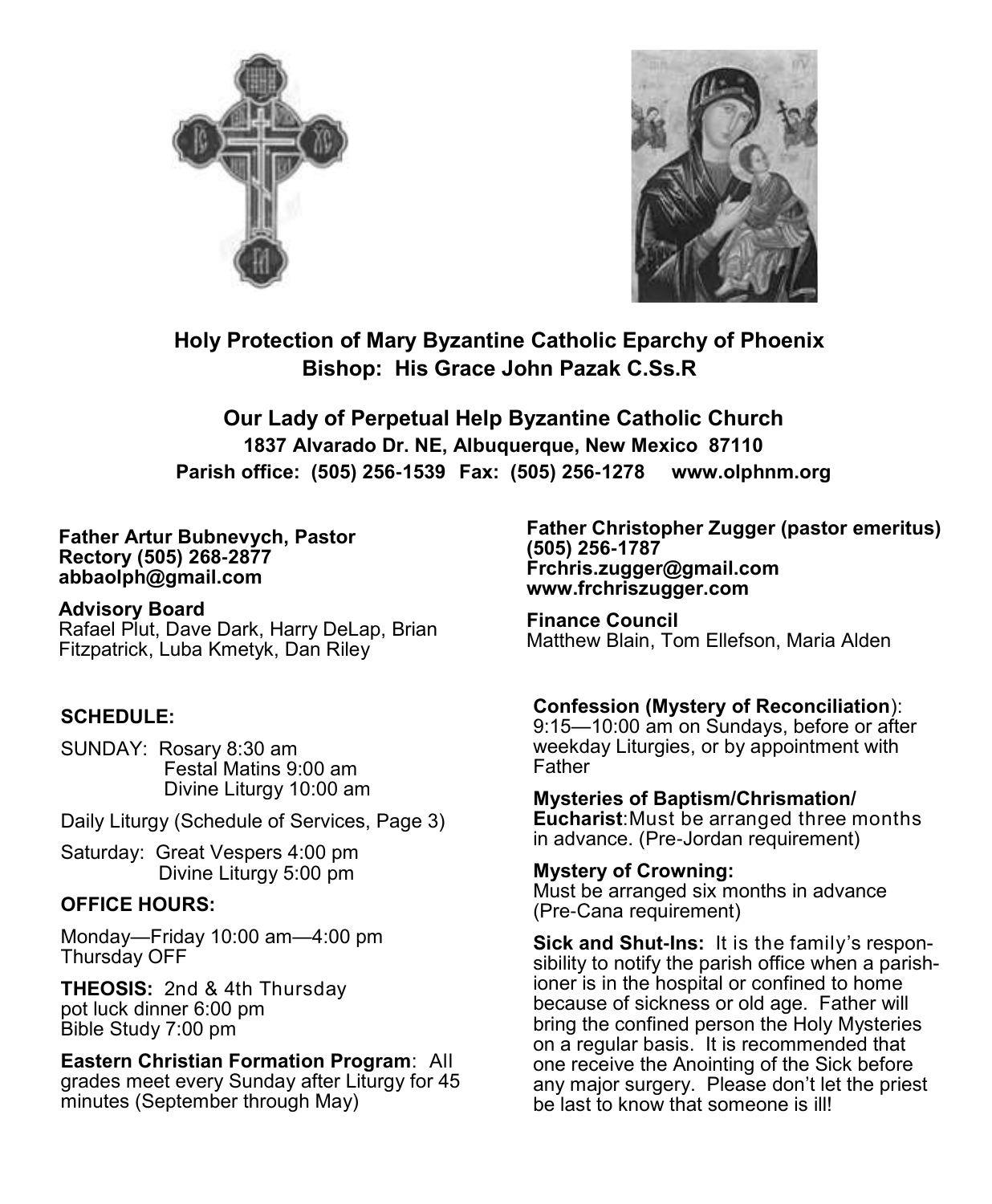**Welcome to our Church! If you are looking for a spiritual home, contact Father Artur or the office staff for more information. God bless you.**

| Today                                                     |                                                                             | $8:30$ am<br>9:00 am                                                                                               | Rosary<br>Matins/Confessions                                                                                                                                        |  |  |
|-----------------------------------------------------------|-----------------------------------------------------------------------------|--------------------------------------------------------------------------------------------------------------------|---------------------------------------------------------------------------------------------------------------------------------------------------------------------|--|--|
| Forgiveness<br>Sunday                                     |                                                                             | $10:00$ am                                                                                                         | Divine Liturgy for Parishioners, Benefactors & Friends<br><b>Rite of Mutual Forgiveness</b><br><b>ECF Classes</b>                                                   |  |  |
|                                                           |                                                                             | $6:00$ pm                                                                                                          | <b>Great Vespers</b>                                                                                                                                                |  |  |
| <b>February 27</b><br><b>Monday</b><br><b>Strict fast</b> |                                                                             | First Day of the Great Fast/Porphry of Gaza-Bishop<br>Readings: Genesis 1:1-13; Proverbs 1:1-20                    |                                                                                                                                                                     |  |  |
|                                                           |                                                                             | $10:30$ am<br>$6:00$ pm                                                                                            | <b>Shut-ins Visits</b><br><b>Presanctified Liturgy</b>                                                                                                              |  |  |
| <b>February 28</b><br><b>Tuesday</b>                      |                                                                             | <b>Basil Venerable-Confessor</b><br>Readings: Genesis 1:14-23; Proverbs 1:20-33                                    |                                                                                                                                                                     |  |  |
|                                                           |                                                                             | 12 noon<br>6:30 pm                                                                                                 | Lenten Hours<br>CAFÉ meeting at UNM                                                                                                                                 |  |  |
| March 1<br>Wednesday                                      |                                                                             | Eudoxia Venerable-Martyr<br>Readings: Genesis 1:24-2:3; Proverbs 2:1-21                                            |                                                                                                                                                                     |  |  |
|                                                           |                                                                             | 5:30 pm<br>$6:00$ pm                                                                                               | <b>OLPH Devotions</b><br><b>Presanctified Liturgy</b>                                                                                                               |  |  |
| March 2<br><b>Thursday</b>                                | <b>Theodotus Bishop-Martyr</b><br>Readings: Genesis 2:4-19; Proverbs 3:1-18 |                                                                                                                    |                                                                                                                                                                     |  |  |
| March <sub>3</sub><br><b>Friday</b>                       |                                                                             | <b>Eutropius &amp; Others Martyrs</b><br>Readings: Genesis 2:20-3:20 Proverbs 3:19-34                              |                                                                                                                                                                     |  |  |
|                                                           |                                                                             | 9-10:30 am<br>6:00 pm                                                                                              | Prayer & Witness For Life in front of Planned Parenthood on<br>San Mateo with Our Lady Helper of Mothers Icon<br>Presanctified Liturgy followed by meatless potluck |  |  |
| March 4<br><b>Saturday</b>                                |                                                                             | <b>Commemoration of the Miracle of the Great-Martyr Theodore</b><br>Epistle: Hebrews 1:1-23; Gospel: Mark 2:23-3:5 |                                                                                                                                                                     |  |  |
|                                                           |                                                                             |                                                                                                                    |                                                                                                                                                                     |  |  |
|                                                           |                                                                             | $9:00$ am                                                                                                          | Divine Liturgy/Blessing of Kolyva<br>Blessing on Tessa Pettit by Pam Pettit                                                                                         |  |  |
| March <sub>5</sub><br><b>Sunday</b>                       |                                                                             | <b>First Sunday of the Great Fast</b>                                                                              | Epistle: Hebrews 11:24-26.32-12:2; Gospel: John 1:43-51                                                                                                             |  |  |
| <b>Canned Goods</b><br>Collection for                     |                                                                             | 4:00 pm<br>5:00 pm                                                                                                 | <b>Great Vespers</b><br>+Benjamin Frederick by Jileks                                                                                                               |  |  |
| Friars                                                    |                                                                             | $8:30$ am<br>$9:00$ am<br>10:00 am                                                                                 | Rosary<br>Matins/Confessions<br>Divine Liturgy for Parishioners, Benefactors & Friends<br><b>ECF classes</b>                                                        |  |  |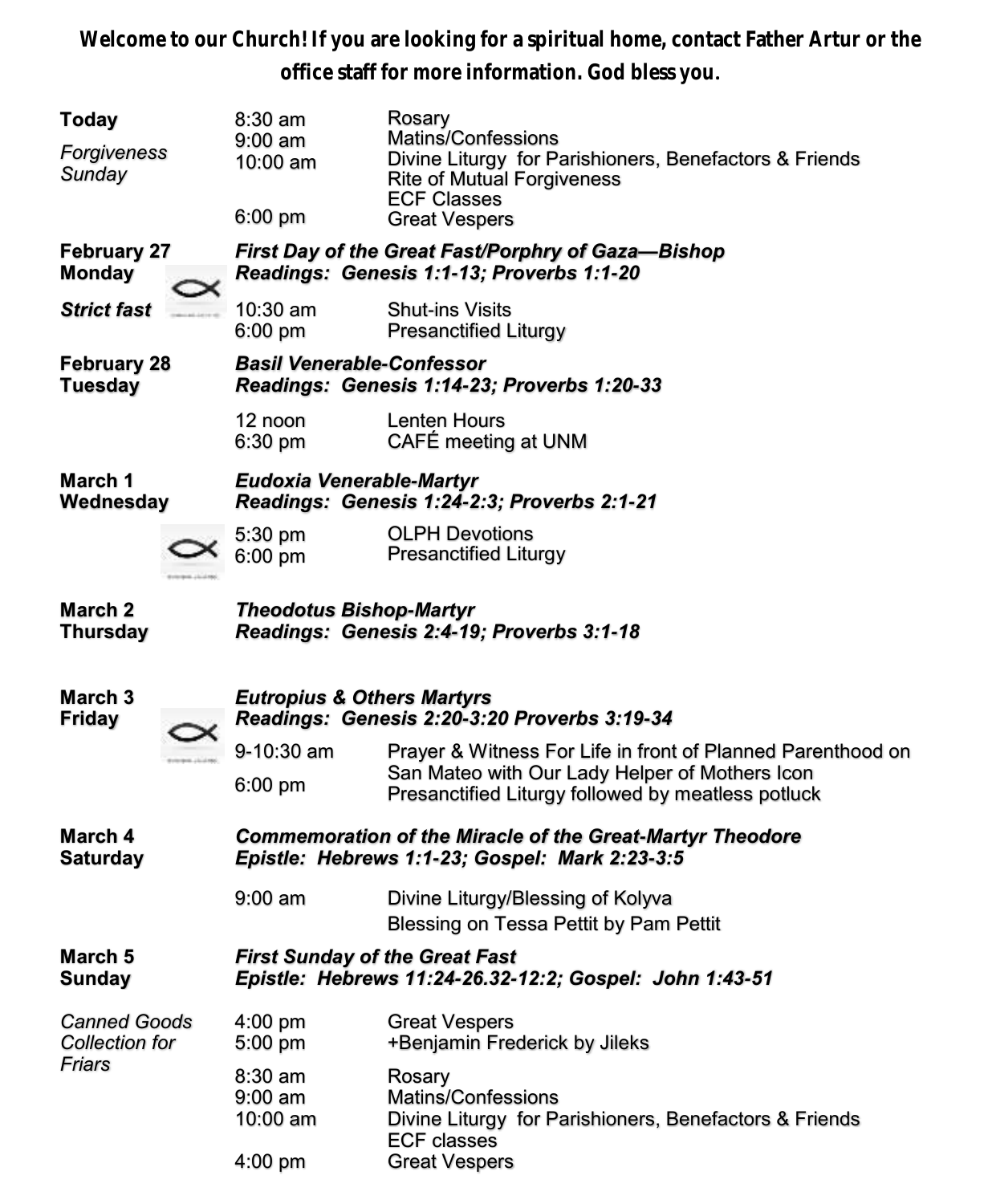Physician and Help of Those in sickness, Redeemer and Savior of the infirm; O Master and Lord of all, grant healing to your servants. Be clement, show mercy to those who have sinned much, and deliver them, O Christ, from their Iniquities, that they may glorify Your might divine

Sharif Rabadi Stephen Horner Katrina Anderson Abraham Haddad Tim & Jenny Ford Threima Leech Priscilla Hughes Steve Jakymiw Lillian Murphy Marilyn Fore Demetrius Yackanich Sven & Barbara Svensson Keith Romero

Fr. Julian Gnall Henry Zugger John & Margie Disque Phillip Fall Laura Dominquez Olga Bodnar Frances Brannan John Deflice Mary Ann Kosty Jordan Smith Maggie Batsel Jean Pesce Henry Burnette Tracy McTernan

William Frank Mary Nell Preisler Mike Harahuc Robert Zadel Jack & Lorraine Hubbell Quintin Santmaria & Family Heather Mattax Larry Bennett Paola Terlaza Ruth Sousa Frank Gerace Linda Granci Barbara Irving Mary Danyluk Richard Hornung

 ing. If you recite the Rosary at home, please offer these intentions, and join us on Sunday at Prayers in honor of and to the Blessed Virgin are a powerful weapon against sin, and for heal-8:30 am. Those who recite the Akathist to the Mother of God or the Rosary receive a partial indulgence when they do so in private, plenary indulgence when they do so as a group

## **Intentions of the Rosary**

1st Decade: Help for persecuted Catholics, especially in communist and Islamic states

2nd Decade: Spiritual and physical growth of our parish and the Byzantine Catholic Church

3rd Decade: Increase in vocations to priesthood, diaconate, and consecrated life to serve the Byzantine Catholic Church 4th Decade: Repose of the souls who have no one praying for them

5th Decade: Healing of the sick in body, mind and soul



Vocation Icon Today: Gloetzner Next Sunday: Dodson-Sands

# **Holy Father's Intentions for February**

# **Comfort for the Afflicted**.

For all those who are afflicted, especially the poor, refugees, and marginalized, may find welcome and comfort in our communities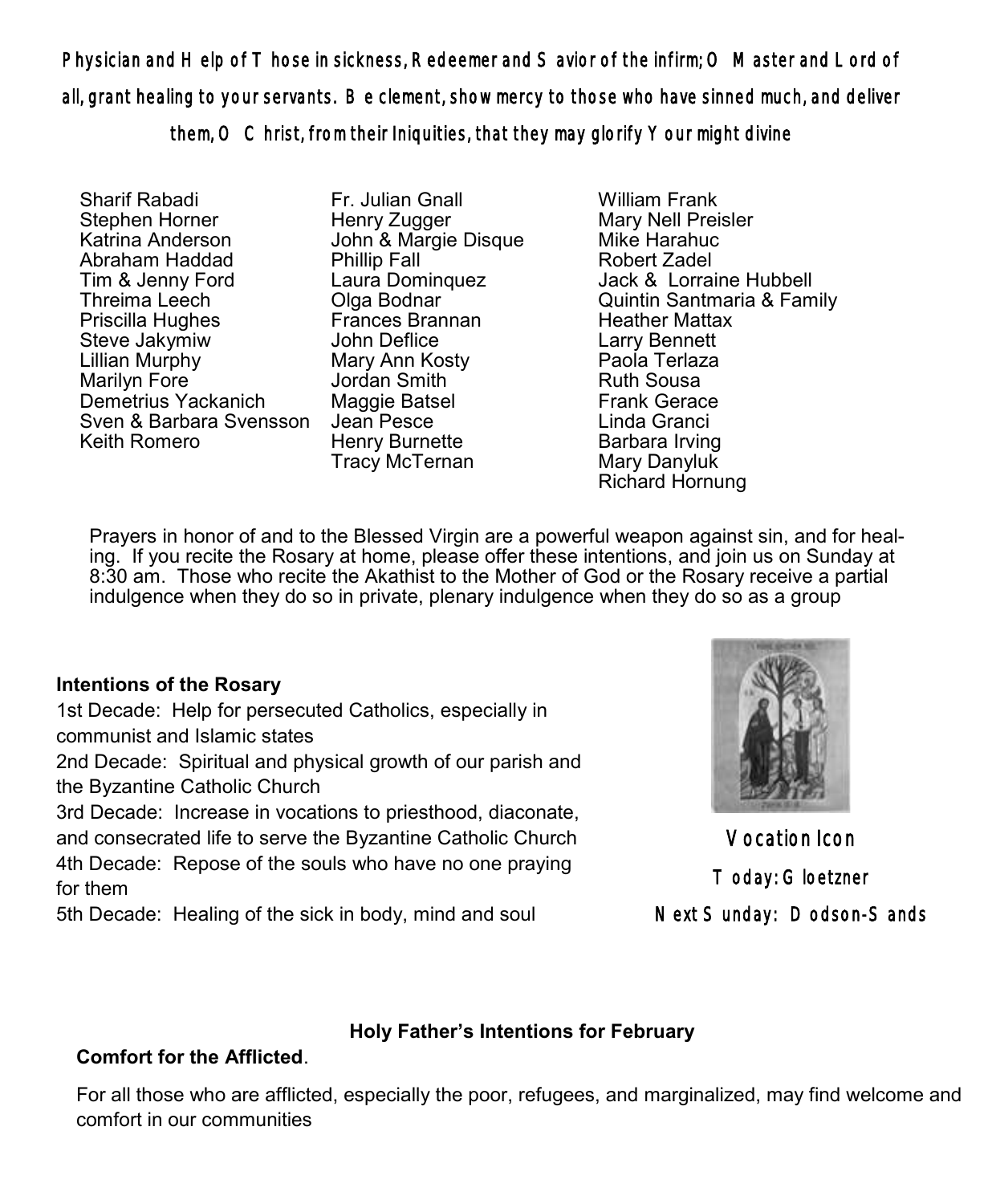# February 19, 2017; Attendance: 112

#### **Our ANNUAL BAZAAR this year IS on Saturday, May 20, 10AM-4PM!!!** Kick off meeting is scheduled on **Monday March 27 at 6 pm in the conference room.**

All "Bazaar Helpers" are invited. We need a good team which will include following assignments: Book Store, Greeters, Money collection for food, Baking, Raffle, Food sales/food preparation, drinks, set up decorations, outside signs, tables, umbrellas, chairs e.c.t. Our Annual Bazaar is always an opportunity to make our wonderful church known to other people, to reach out, to evangelize, to advertise our Gift Shop, an excellent fundraiser.

Above all it is a blessing and fun when we work together!!! Thank you and see you there.

**Adoration for Women** at Annunciation with Dinner/Dessert at Flying Star is officially rescheduled for Thursday 3/2 from 6-8pm. Ladies of all ages, please come join us for some quiet reflection in Adoration of the Blessed Sacrament & some down time to spend together in fellowship after! Nurslings welcome. Please RSVP Alicia at 720-280-0710 or aliciawellspt@gmail.com

**Bishop's Appeal 2017** Dear Parish Family! You should be receiving by now your 2017 Bishop's Appeal letter, brochure and pledge form. Bishop John is asking each Domestic church to pray over their special offering to the Appeal this year and make a decision what that gift will be. Please, complete the pledge form and return it in the Sunday collection with your first payment or the entire amount if possible.

Our parish goal is **\$15,675.00** which breaks down to **\$275 per household**. If we reach our goal, our parish will receive a 30% rebate which is \$4,702.5! Many can contribute \$275, some less, others more. The important thing is that each household makes an effort to show Bishop John our support to help with varied ministries our Eparchy offers : Seminarian & Clergy education, Vocation and Youth Ministry, Missionary outreach, Evangelization and Pro-Life and many others. Working together we can easily make our goal!

Thank you to families/parishioners that completed their pledges: Fr. Artur, Fr. Chris, Tim & Jenny Ford, Marilyn Fore, Helga Dzek. **Collected to date: \$1,200.00**. May God bless you for your generous and sacrificial response. Thank you!

| <b>DATE</b> | <b>READER</b>       | <b>TROJCA</b> | <b>GREETER</b>           | <b>COUNTER</b> | <b>HOST</b> |
|-------------|---------------------|---------------|--------------------------|----------------|-------------|
|             | March 5 Brook Jilek | Alaina Riley  | Dorothy Curl Rafael Plut | Dorothy Curl   | Open        |

# **Barbara's Hall Report**

Thanks to Dan and Andrea Riley for hosting the Sunday social to celebrate Nicholas ' 2nd birthday. They served up delicious meatball sandwiches, salad, chips, and a delicious cake. Yum! Nicholas was not fazed by all the attention. He just wanted cake! Happy Birthday, Little One!

#### **Friar's needs**

Requested food & kitchen supplies:olive oil peanut butter & jelly/jam/preserves, coffee, bulk, 55-gal (or larger) black garbage bags tall white kitchen garbage bags, clamshell to-go boxes.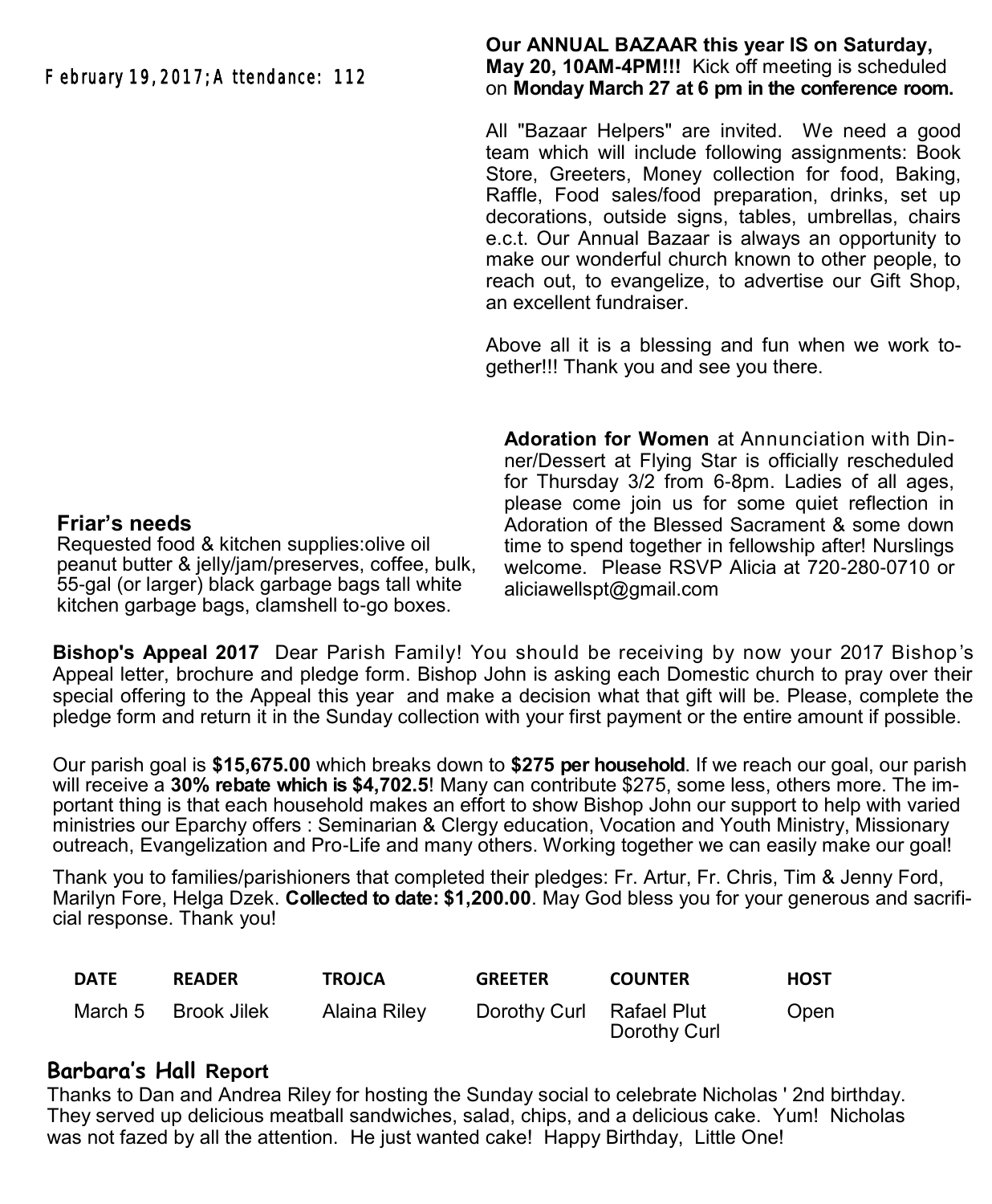# **Coming Events—Mark Your Calendars Now**

| <b>EVERY Friday</b>            | 9:00-10:30 am-an hour of Prayerful witness For Life in front of Planned<br>Parenthood (abortion clinic) on San Mateo with Our Lady Helper of Mothers Icon      |  |  |
|--------------------------------|----------------------------------------------------------------------------------------------------------------------------------------------------------------|--|--|
| March 11<br>Saturday           | <b>Second All Souls Saturday</b><br>9:00 am Divine Liturgy / Panachida and the reading of the names of our Deceased<br>12:30-3:30 pm Home School Group Meeting |  |  |
| March 13 Monday                | 6:00 pm Advisory Board Meeting                                                                                                                                 |  |  |
| March 13, 27<br>Monday         | 10:30 am Shut-ins Visits<br>5:45 pm Explorers Meeting                                                                                                          |  |  |
| March 7, 14, 21, 28<br>Tuesday | 6:30 pm CAFÉ meeting at UNM                                                                                                                                    |  |  |
| March 9, 23<br>Thursday        | 6:00 pm pot luck dinner<br>7:00 pm THEOSIS: Mystery of the Byzantine Liturgy                                                                                   |  |  |
| March 16-19<br>Thursday—Sunday | <b>Parish Lenten Retreat</b>                                                                                                                                   |  |  |
| March 18<br>Saturday           | <b>Third All Souls Saturday</b><br>9:00 am Divine Liturgy / Panachida and the reading of the names of our Deceased                                             |  |  |
| March 25<br>Saturday           | Annunciation of the Theotokos / Solemn Holy Day 9:00 am Divine Liturgy                                                                                         |  |  |
| March 27<br>Monday             | 6:00 pm Bazaar meeting in the conference room                                                                                                                  |  |  |

# **Lenten Book Resources in Our Store**

**Presanctified Liturgy \$8**: This indispensable book contains both the Presanctified Liturgy and all of the Propers and music for the central service of Great Lent, with prayers.

Prayer booklets for your pocket, purse, or backpack: **Great Lent with Bl. Theodore Romzha (\$3)** psalms and prayers for each day of the week and a meditation on Bl. Theodore ; **Journey Through Great Lent and Holy Week (\$3)** daily psalms and prayers for the week; **O Lord Hear My Prayer (50 cents)** contains The Anaphora of St. Basil, the Penitential Psalms, and excerpts from Lenten Hours.

**Hours of the Great Fast** - This has the psalms and meditations for the four Hours, which you can read together or at 6 am, 9 am, Noon and 3 pm. Includes the special additions for Great Lent.

**Great Canon of St. Andrew (\$3) -** Recited during the first days of Lent and again on Thursday of the fifth week, this can be used daily to meditate on one's sinfulness and God's great mercy to us.

**The Zacchaeus Tree: A Family Guide Through the Season of the Great Fast (\$27)**. It goes throughevery day of Pure Week, with a meditation for adults and one for children, and craft activities (card for Grace at Meals, making Kutija for Saturday's blessing of wheat).

*Families: make your Zacchaeus Tree today in order to do the craft projects.*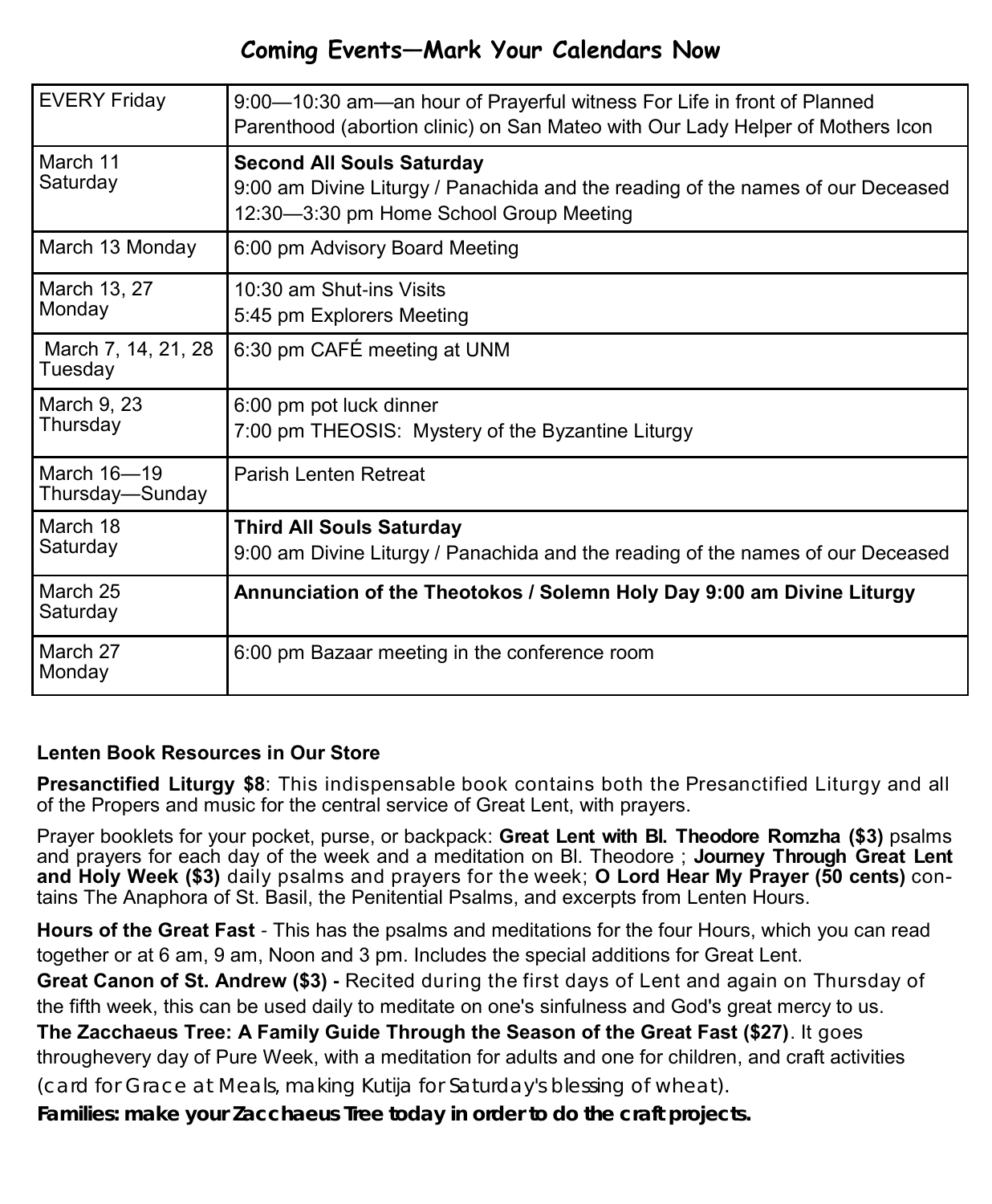## **Forgiveness Sunday**

In ancient times in Eastern monasteries a beautiful custom existed in which the rite of mutual forgiveness on Cheesefare Sunday was performed. This rite of forgiveness was carried out in the evening, following the modest repast. All the monks in the presence of the faithful asked pardon of one another for past offences, then embraced, and gave each other the kiss of peace. The faithful did the same among themselves. While this rite of forgiveness was carried out, the stichera of the Pasch was sung. The sining of the Paschal sticheras was to signify that just as during the season of Pasch, so now at the threshold of the Great Fast we should mutually ask pardon for offences for the sake of Christ who fasted, suffered, and rose for our sake.

# **The Holy and Great Fast**

According to our ancestral traditions in the Great Fast, abstinence from meant, fish, diary products, alcohol was prescribed for all days, except days of mitigation. All Saturdays and Sundays, March 9, Wednesday to Friday of the Fifth Week, the Prefestive Day and Leave-taking of Annunciation were mitigations for wine and oil. The feast of Annunciation (March 25) and Palm Sunday were general mitigations.

# **Rules of Abstinence and Fasting in the Eparchy of the Holy Protection of Mary of Phoenix:**

1. Abstinence

The law of abstinence forbids the use of meat, but permits the use of eggs and diary products.

Abstinence is to be observed on all Wednesdays and Fridays of the Great Fast.

All the faithful of the Eparchy who receive Holy Communion are obliged to abstain.

2. Strict abstinence

The law of strict abstinence (fast) forbids the use of meat, eggs and diary products.

Strict abstinence is to be observed on the First Day of the Great Fast, Monday February 27, Good Friday April 14.

All Adult faithful - 18 years and older who receive Holy Communion are obliged to observe strict abstinence.

3. Dispensations

Pastors may, for just cause, grant to individual families dispensations or commutations of abstinence and strict abstinence into other pious practices.

This week is known as Pure Week. It is a week in which we should strive to be vigilant about our interior life. Remember that while we undertake fasting, penance, Scripture reading, and prayer, Satan looks to stir things up. Pray for patience so as to avoid hasty comments or judgments on any unpleasant situation that pops up during Lent or Holy Week. Remember that we must always be armed against the devil.

The Great Fast is our penitential preparation for the great feast of Pascha (Easter). As such, it is one of the most ancient parts of the liturgical year. Its **forty days** symbolize the **forty years the Israelites** wandered in the desert of Sinai, while the *Liturgy of the Presanctified Gifts* is the fulfillment of the promise of the manna, as St. John wrote, "So Jesus said to them, Amen, Amen I say to you, it was not Moses who gave bread from heaven; my Father gives you the *true bread from heaven* (John 6:32)." In the Great Fast, we imitate **Our Lord, Who fasted for forty days** in the wilderness following His baptism. The Feast of Pascha was the time for baptisms, and so the Great Fast was also a time of preparation for baptism. Our observance of the Great Fast, therefore, is a renewal of our baptismal fervor. *During the First Week, at Vespers we read the story of Creation and the Fall of Adam and Eve.*